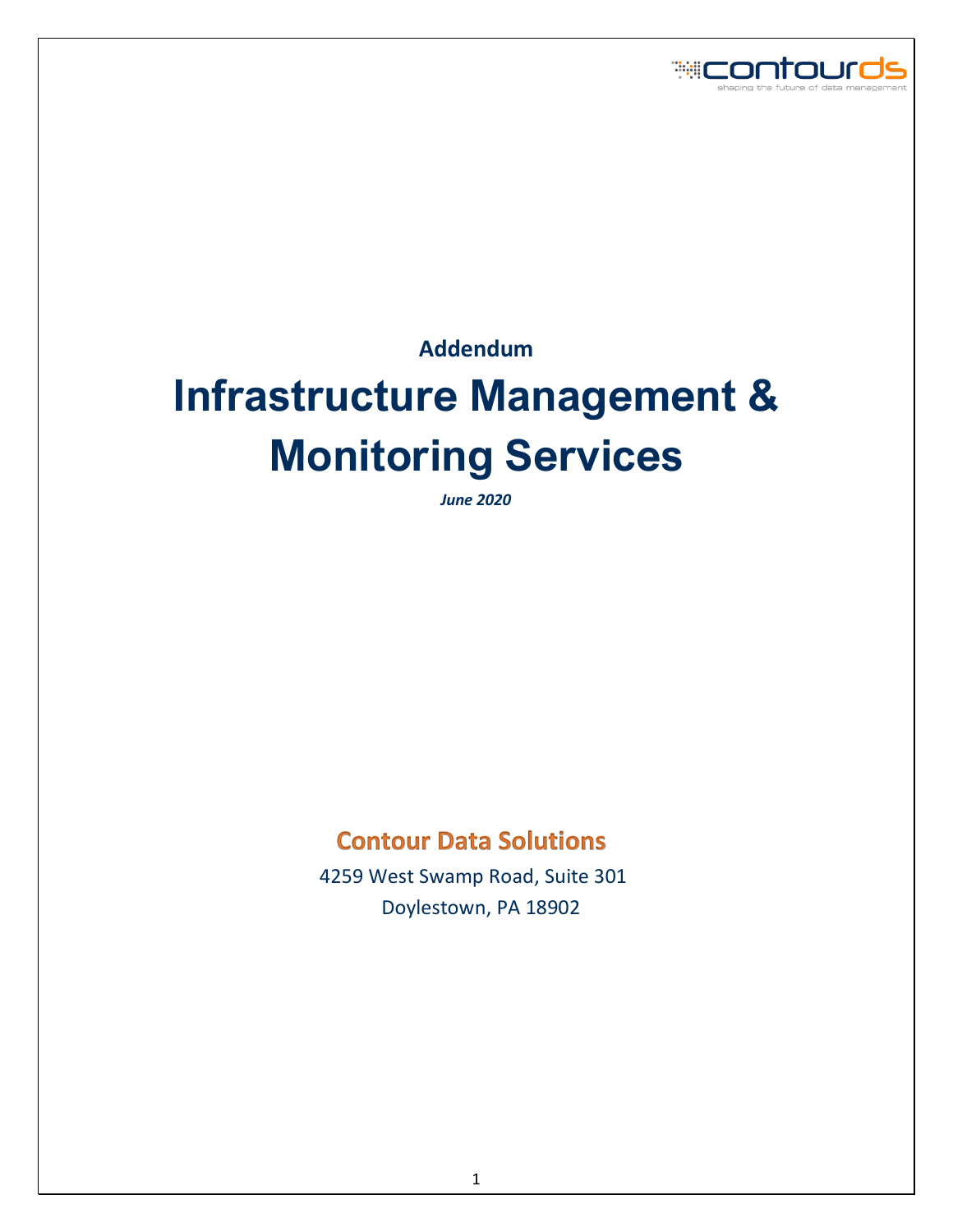

This Infrastructure Management and Monitoring Services Addendum (this "Addendum") is subject to and part of the Contour Master Cloud and Managed Services Agreement (the "Agreement") between Contour Data Solutions LLC ("Contour") and Customer. Any capitalized terms that are not defined in this Addendum shall have the meanings set forth in the Agreement.

#### **1. Description of Services and Deliverables**

**a.** This Addendum outlines the Contour Management and Monitoring services ("Infrastructure Management Services"), each of which may be purchased by Customer pursuant to one or more Service Orders. Each service Order will specify the specific Infrastructure Management Services purchased, and the equipment and software (the "Managed Systems") which Contour will manage and/or provide services. Customer and Contour will mutually agree on RACI documentation and final standard operating procedures ("SOPs") based on Customer provided standard operating procedures. Customer will cooperate with Contour as reasonably necessary for Contour to provide the Infrastructure Management Services in a timely fashion. Contour shall not be responsible for any delays or failure to meet any service level attributable to Customer's failure to provide timely assistance or information or

#### **2. Monitoring Service**

#### **a. Monitoring System:**

- (1) Contour will use system monitoring tools (the "Monitoring Systems") to monitor the Managed Systems. Contour will use an incident management system to automatically create incident tickets and track the management of those incidents.
	- **(i) Monitoring Dashboard/Portal and Business Views**: Contour will provide
		- Customer with access to a dashboard and management portal ("Customer Portal") through which Customer may access incident ticketing information, reports, and trending data with respect to Managed Systems.
		- **(ii) Monitoring Services:** Contour's proactive Monitoring Systems and Customer Portal will be available as set forth in this Exhibit. The Monitoring Systems collect and evaluate availability and performance statistics from Managed Systems and present those statistics to Customer via the Customer Portal. In addition to monitoring up/down status of each device with a Managed System, the Monitoring System monitors the critical application attributes that are identified in cooperation with Customer and set forth a Service Order.
		- **(iii) Incident Management:** Contour will manage the collection, communication, and escalation of incidents arising as a result of alerts received from the Monitoring System, in accordance with the written standard operating procedures (the "SOPs") agreed upon with Customer in writing and the terms and conditions defined in this document.

#### **3. Proactive Management**

- **a.** Contour will provide the Infrastructure Management Services identified in the applicable Service Order, for the Managed Systems specified in the applicable Service Order.
- **b.** The Infrastructure Management Services may include:
	- **(i) Administrative Networking Firewall, Switch, and Router Changes:**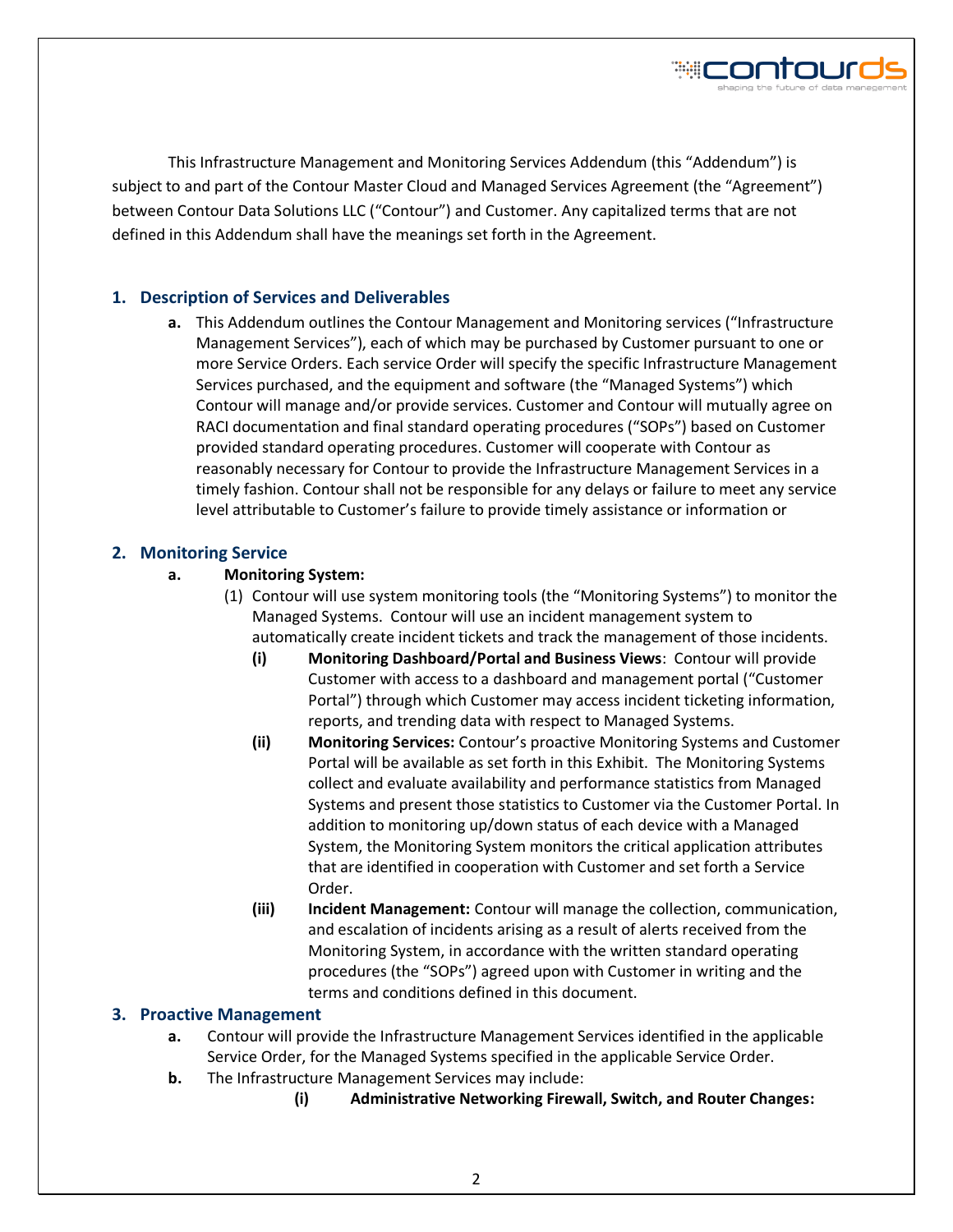

Contour will perform administrative configuration changes to Managed Systems (each a "Change Management Event") as reasonably requested by Customer employees who have been designated as "administrators" via the Customer Portal. Contour will route all requests through the change management procedures agreed upon by Contour and Customer through a change control form (the "Change Control Procedures"). Contour will provide recommendations on these changes based on its experience and industry best practices.

- **(ii) Network Configuration Backup:** Contour will provide configuration backup services for all Managed System networking devices.
- **(iii) Server Management:** Contour will provide automated patch analysis reporting and patch management for Managed Systems, during maintenance windows as defined via the Customer Portal as reasonably requested by an administrator. Contour will reasonably work with administrators to test patches prior to deployment. Contour will provide recommendations about patches based on its experience and industry best practices. Contour will assist in the provisioning and management of both physical and virtual servers as further provided in an applicable Service Order.
- **(iv) Storage Management:** Contour will perform storage configuration changes on Managed Systems as reasonably requested by an administrator. Contour will route all requests through the Change Control Procedures. Contour will provide guidance on changes and optimizations based on its experience and industry best practices.
- **(v) Preventative Maintenances:** Contour will perform appropriate preventative maintenance tasks on Managed Systems. The tasks may include services such as log review, backup job monitoring, and replication job monitoring, disk defragmentation, virtualization configuration analysis and adjustments, each as further defined in a SOP.
- **(vi) Health Checks:** Health checks are a technical assessment of Customer's existing physical and virtual Managed Systems to ensure that you continue to achieve optimal levels of performance and efficiency. Health checks maximize the return on your investments and provide a proactive, in-depth understanding of the performance level across your network, servers, storage systems, and backup systems. Contour staff will provide health checks in accordance with the applicable SOP to ensure that all critical components of your environment are physically inspected and confirmed to be operational by one of its team members.
- **c. Performance Tracking/Reporting:** Contour will regularly monitor and analyze the performance and utilization data from Managed Systems, to identify trends and tuning opportunities with respect to Managed Systems. Contour will from time to time provide to Customer information about service level status and service support delivery of Managed Systems. As reasonably requested by Customer, Contour will provide reports regarding the performance, capacity, availability, and incidents for of all Managed Systems. Contour and Customer will also meet as reasonably requested by Customer to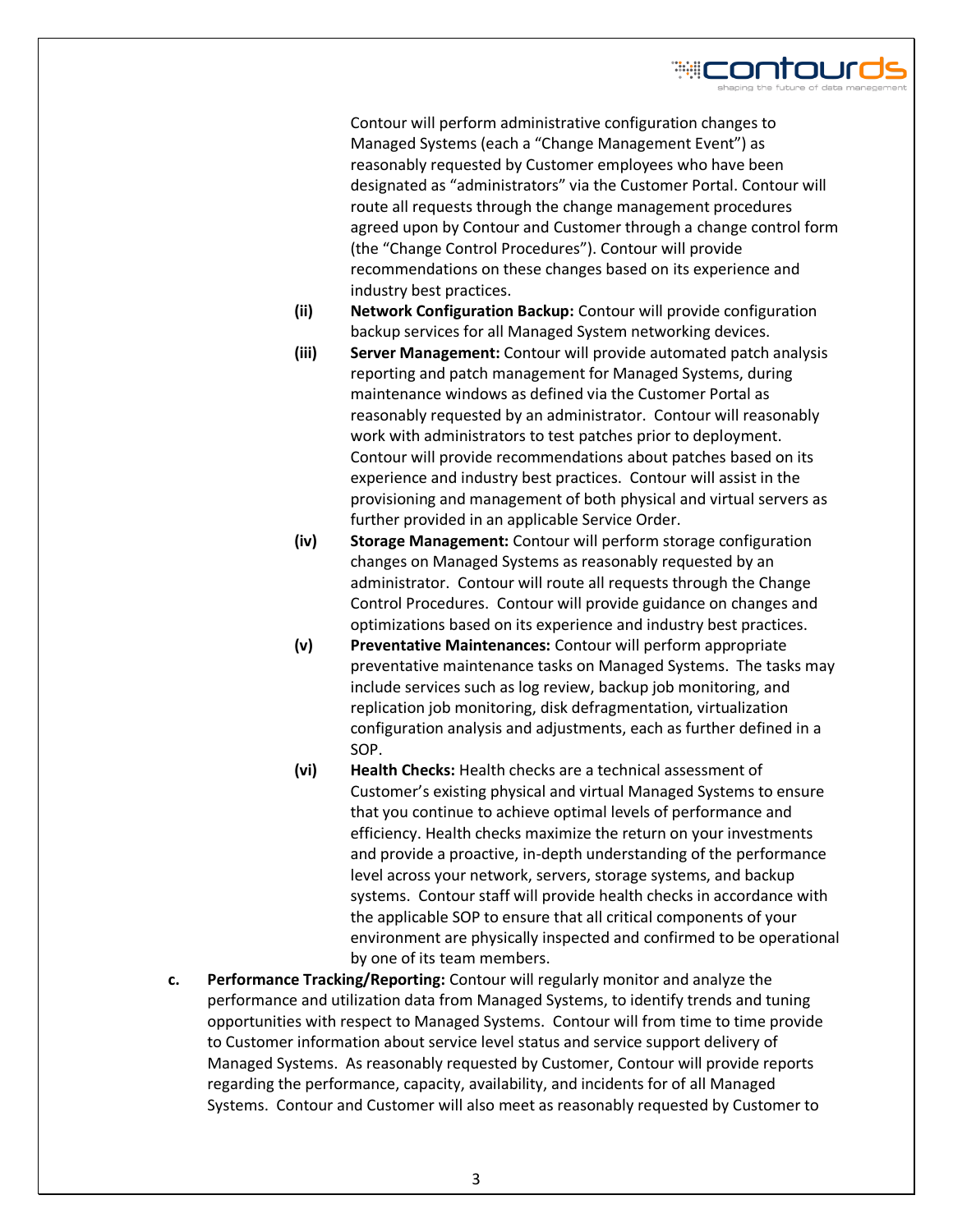

**d. Remediation Services:** Contour will provide the initial response for incidents that have been detected and reported to Contour by the Monitoring Systems ("Incidents"). Contour will respond in accordance with the Customer-provided run book which has been reviewed and accepted by Contour (not to be unreasonably withheld, conditioned, or delayed) and the applicable SOPs. Customer hereby authorizes Contour to open support tickets for Customer with Customer's internal escalation resources and/or third parties required for resolution (including, but not limited to, manufacturers, service providers, and telecommunications carriers) of Incidents. Contour will work to remediate Incidents, as set forth in the applicable Service Order and the SOPs. Unless otherwise agreed by the parties, Contour will manage the operating system, networking, and hardware for Managed Systems. Customer may engage Contour to manage the troubleshooting and resolution of other issues, on a time and materials basis or as part of an established retainer-based Service, in either case as set forth in one or more SOWs.

≋⊏ontour

- **e. Standard Operating Procedures:** The SOPs will contain prioritization levels associated with specific events, business requirements, and other management and support criteria designated by Customer as agreed to by Contour. The SOPs will govern the escalation and issue management process.
- **f. Periodic Review Meetings:** The Counter employee dedicated to managing Customer's account ("Account Manager") may from time to time meet with Customer stakeholders and other members of the Contour support team to review reports, identify meaningful trends, and to discuss the priorities and concerns of all parties. These meetings are designed to last from one to two hours, and may be held at Customer's location, by telephone, and/or as otherwise mutually agreed by the parties.
- **g. Infrastructure as a Service:** All hardware provided by Contour that is not sold or leased to Customer pursuant to a Service Order, is the sole property of Contour and will remain so for the Term.
- **h. Equipment Location Use and Repair:** If Contour-provided Managed Systems are at a location other than at a Contour-owned or Contour-managed location (collectively, "Off-Premises Contour Equipment"), then Customer agrees to the terms and conditions herein Customer will maintain and use Off-Premises Contour Equipment only at the location shown on the applicable Service Order. Customer agrees that it will not move Off-Premises Contour Equipment from that location without the prior written approval of Contour. Customer is solely responsible for maintaining all Off-Premises Contour Equipment in good repair and proper working order. Customer is solely responsible for maintaining a safe and sufficient operating environment and protecting all Off-Premises Contour Equipment from damage of any kind whatsoever. Customer will continue to make all required payments to Contour in the event of any loss, damage, or destruction of any Off-Premises Contour Equipment, including if such equipment is rendered inoperable or is destroyed. Customer will not modify or make alterations or attachments to any Off-Premises Contour Equipment without prior written authorization from Contour. Customer acknowledges and warrants that Contour, or its agents shall have the right to inspect any Off-Premises Contour Equipment during Customer's normal business hours without notice to Customer at such Off-Premises Contour Equipment's current location. Customer will cooperate with Contour or its agents as necessary to complete regular maintenance and repair activities of Off-Premises Contour Equipment. Upon termination or expiration of the applicable Service Order, Customer will return all Off-Premises Contour Equipment to Contour in substantially the same condition as when such equipment was provided to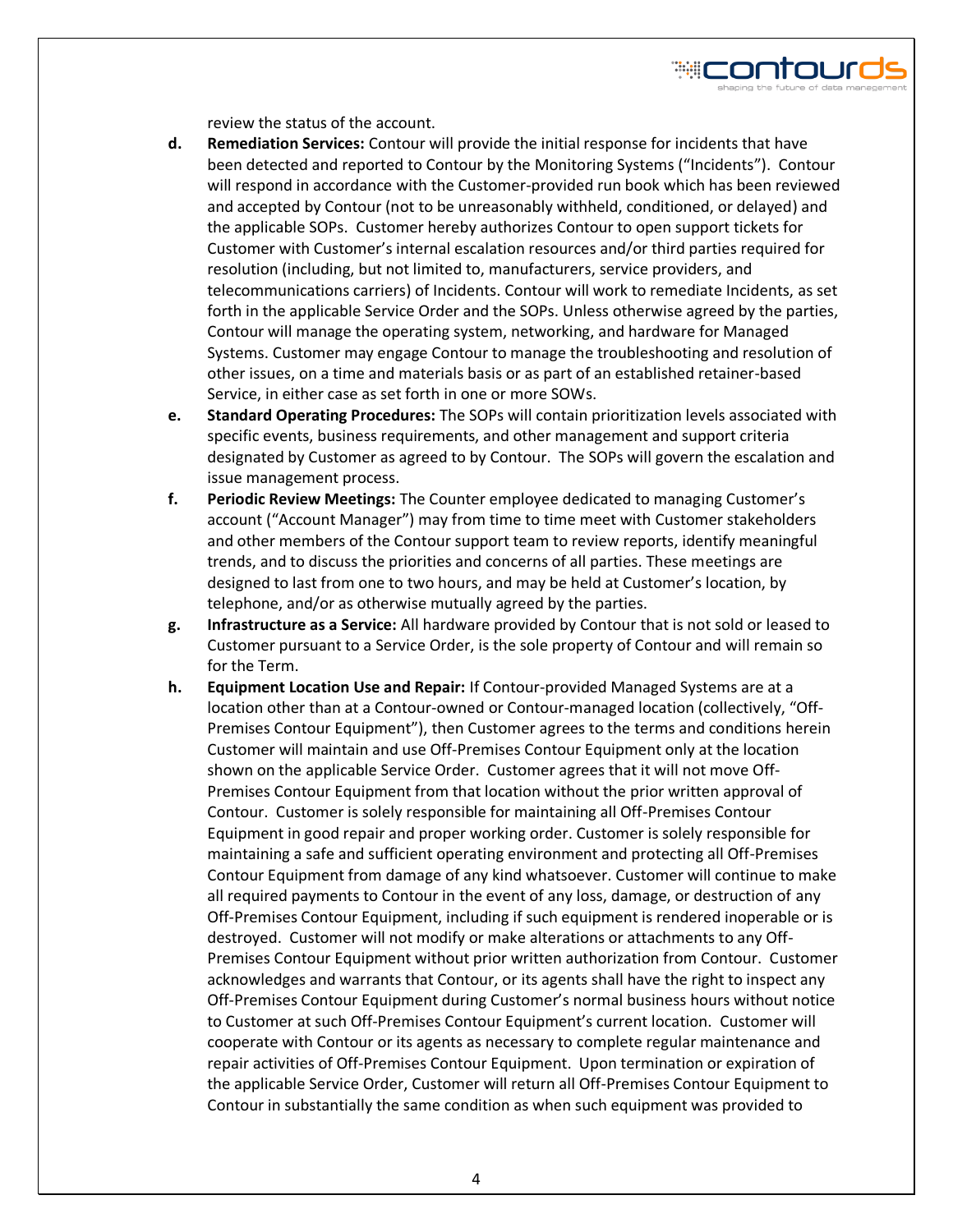

Customer with normal wear and tear. Customer acknowledges and agrees that Contour will invoice Customer, and Customer will pay, for all repairs or replacements to Off-Premises Contour Equipment.

**i. Insurance:** During the term of the applicable Service Order, Customer will procure and maintain property insurance covering all Off-Premises Contour Equipment at Customer's sole expense, naming Contour or its designee as the sole loss payee, for the full replacement value of the Off-Premises Contour Equipment, and general liability insurance listing Contour or its designee as an additionally insured. Customer will furnish Contour with proof of insurance upon request. If Customer is unwilling or unable to provide proof of insurance, Contour will procure such insurance for the Off-Premises Contour Equipment and add the cost of such insurance to the amounts due from Customer under this agreement. All changes to such insurance must disclosed in writing to Contour within thirty (30) days of Customer becoming aware of such changes. Customer hereby irrevocably appoints Contour as its attorney-in-fact to make claim for, receive payment of and execute and endorse all documents, checks or drafts for loss or damage under any insurance policy insuring the Off-Premises Contour Equipment.

#### **4. Service Level Agreement**

- **a.** Contour will provide certain aspects of the Infrastructure Management System to Customer in accordance with the following Service Level Agreement (this "SLA")
	- (1) **System Availability:** "Available" or "Availability" means the time (in minutes) that the system being measured could establish a network connection and that its material features and functions are up, running, and operationally functional. "Excluded Downtime" means the time (in minutes) that the system being measured is not Available, to the extent caused by (A) Customer-provided hardware, software, or other equipment not provided by or certified by Contour; (B) Customer-provided or Customer-leased local area networks or ISP connections; (C) modifications made by Customer without Contour's prior written approval; (D) use of the system by Customer, its employees, agents, or contractors, in ways not authorized by this Exhibit; (E) Maintenance Downtime, as defined below; (F) Customer's failure to use sufficient, redundant power sources or Internet connectivity; (G) a Force Majeure event or (H) any other system outside of Contour's control. "Maintenance Downtime" means scheduled repairs, maintenance, upgrades, or deployments related to Contour's equipment, network, or facility, and other events agreed upon in advance by Contour and Customer. "Total Minutes" shall mean the number of minutes in the applicable calendar month.

**"Percent Available"** will be calculated as follows: ((Availability / (Total Minutes – Excluded Downtime)) x 100).

#### **5. Monitoring System**

**a.** In each calendar month during the Term, the Percent Available for the Monitoring Systems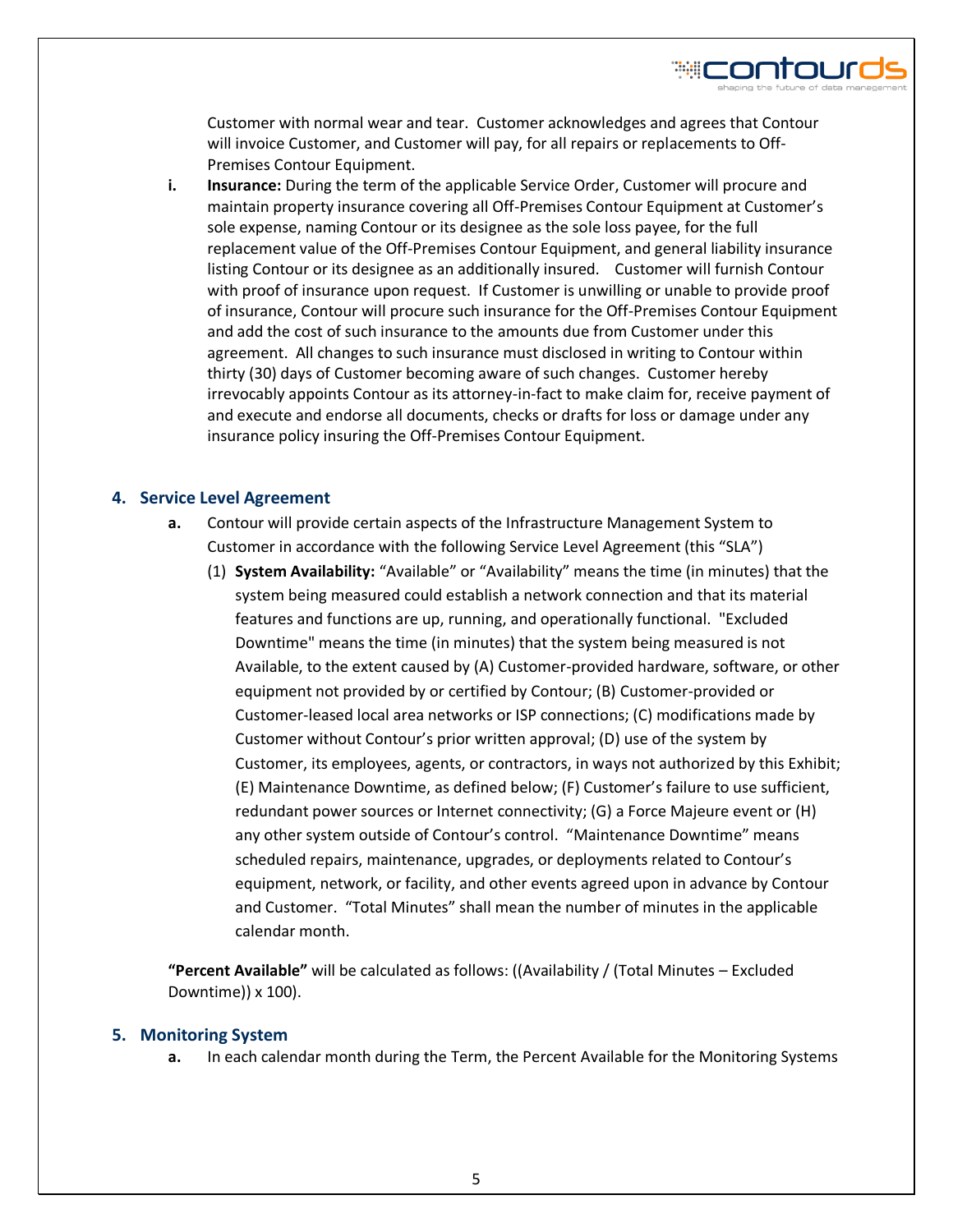

will be 99.99%.

#### **b. Ticketing System**

(1) In each calendar month during the Term, the Percent Available for the Customer Portal will be 99.99%.

#### **c. Managed Data Center and internal Network Availability**

(1) The Percent Available for the network within the locations used to store Managed Systems ("Data Center") for each calendar month during the term of the applicable Service Order will be at least 99.999%.

#### **d. Redundant Devices**

(1) The Percent Available for each redundant device managed by Contour for each calendar month during the term of the applicable Service Order will be at least 99.99%.

#### **e. Device Availability**

(1) The Percent Available for each non-redundant device managed by Contour for each calendar month during the term of the applicable Service Order will be at least 99.79%.

#### **f. Non-Standard Equipment**

(1) Customer may request that Contour manage or support hardware and/or software products for which Contour does not typically provide support as part of the Infrastructure Management Services (collectively, "Non-Standard Equipment"). Contour may manage or provide support for Non-Standard Equipment at its discretion. Contour shall not be responsible for any service levels in connection with Non-Standard Equipment, and Customer shall not be eligible for credits under this Addendum for the failure of any Non-Standard Equipment.

#### **g. Security**

(1) Contour shall use commercially reasonable efforts to secure: (i) the Data Centers and networks contained therein; and (ii) Managed Systems (including testing and deploying security patches and fixes, where appropriate).

#### **h. Failure to Meet SLA**

(1) If, in a given calendar month Contour fails to meet any expressly stated service level commitment in this Section 4, Customer will give Contour written notice thereof no later than ten (10) business days after the end of such calendar month. Contour will investigate such failure promptly after its receipt of notice.

#### **6. Response Time SLA for Remediation Services**

**a.** Beginning forty-five (45) days after the effective date of the applicable Service Order and continuing for the term thereof, Contour will respond to issues relating to the Infrastructure Management Services, in accordance with the tables below and based on the priority of the issue. Contour is not responsible for issues caused by any of the items within the definition of Excluded Downtime ("Excluded Issues").

#### **b. Initial Response SLA:**

(1) Contour will initially respond to issues reported by the Monitoring systems, in accordance with the following table.

| <b>SLA</b> | Criteria                                                                  | Initial Response Commitment Level |
|------------|---------------------------------------------------------------------------|-----------------------------------|
| Response   | Initiate response to monitoring system alert $\vert$ <15 minutes response |                                   |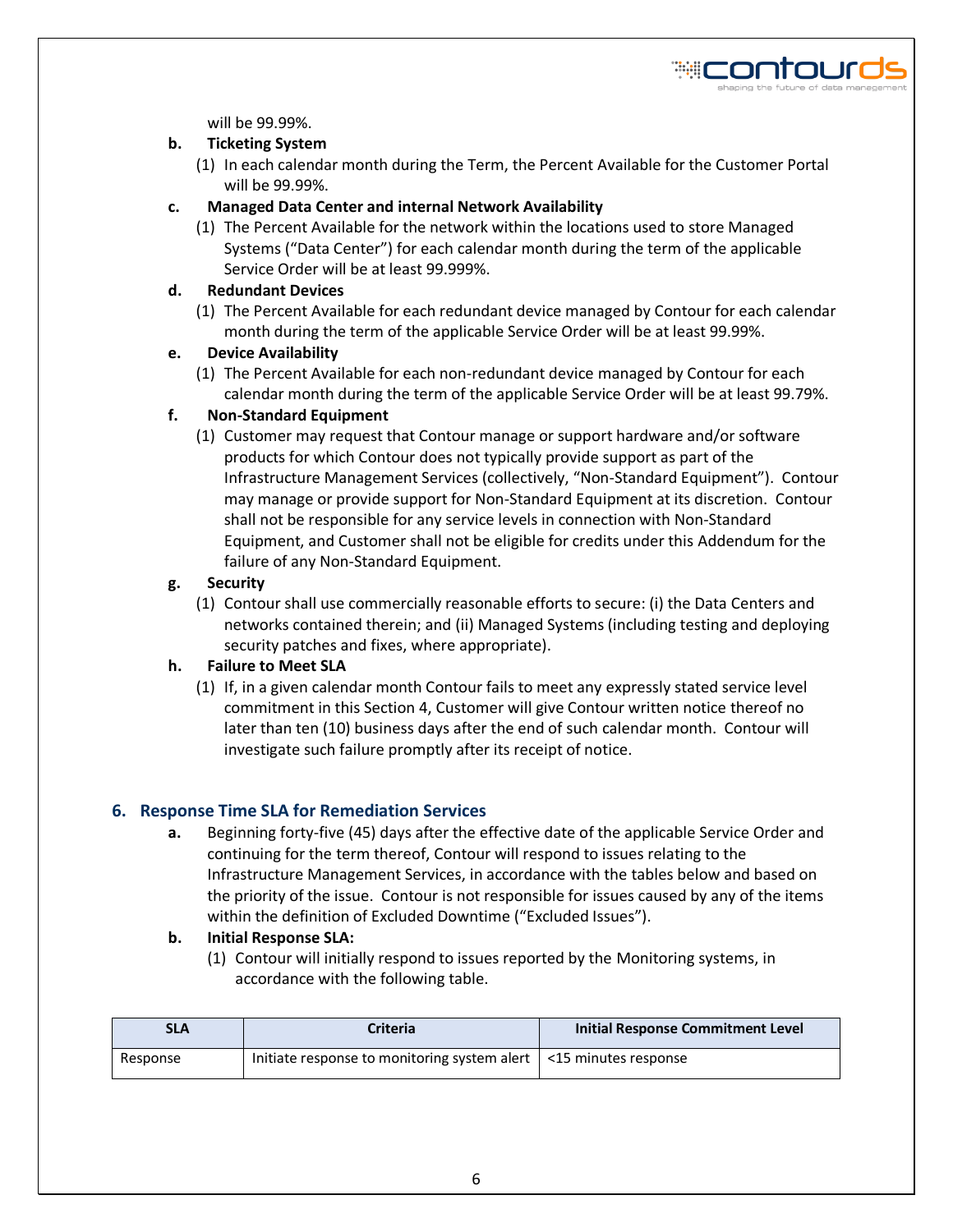

#### **c. Incident Management and Escalation SLA**

(1) Contour will acknowledge and escalate issues reported by the Monitoring Systems, in accordance with the following table.

| <b>Priority</b>      | <b>Status</b> | <b>Action</b>                          | <b>Time</b> | <b>Escalation</b> |
|----------------------|---------------|----------------------------------------|-------------|-------------------|
| <b>P1 - Critical</b> | Unassigned    | Response/Acknowledgement               | 15 minutes  | NOC Tier 1        |
| <b>P1</b>            | Assigned      | NOC escalates to Tier 2                | 15 minutes  | NOC Tier 2        |
| <b>P1</b>            | Assigned      | Tier 2 calls Engineer                  | 30 minutes  | Engineering       |
| <b>P1</b>            | Assigned      | <b>Crisis Management Process</b>       | 1 hour      | <b>CRISIS</b>     |
| <b>Priority</b>      | <b>Status</b> | <b>Action</b>                          | <b>Time</b> | <b>Escalation</b> |
| P2 - High            | Unassigned    | Response/Acknowledgement               | 15 minutes  | NOC Tier 1        |
| <b>P2</b>            | Assigned      | NOC escalates to Tier 2                | 1 hour      | NOC Tier 2        |
| <b>P2</b>            | Assigned      | Tier 2 calls Engineer                  | 4 hours     | Engineering       |
| <b>Priority</b>      | <b>Status</b> | <b>Action</b><br><b>Time</b>           |             | <b>Escalation</b> |
| P3 - Low             | Unassigned    | Response/Acknowledgement<br>15 minutes |             | NOC Tier 1        |
| P <sub>3</sub>       | Assigned      | NOC escalates to Tier 2                | 8 hours     | NOC Tier 2        |
| P <sub>3</sub>       | Assigned      | Tier 2 calls Engineer                  | 24 hours    | Engineering       |

#### **Priority Definitions**

| <b>Priority Level</b> | <b>Criteria</b>                                                                      |  |  |
|-----------------------|--------------------------------------------------------------------------------------|--|--|
| <b>Priority 3</b>     | Managed Systems is not Available, but with minor operational variances (e.g., bugs). |  |  |
| <b>Priority 2</b>     | Managed systems are partially unavailable                                            |  |  |
| <b>Priority 1</b>     | Managed Systems are completely unavailable                                           |  |  |

#### **d. Knowledge Management SLA**

(1) For each issue responded to in accordance with this Section 6, Contour will record relevant information in its incident management system and provide access to Customer upon request. In addition, for each calendar month, Contour will deliver a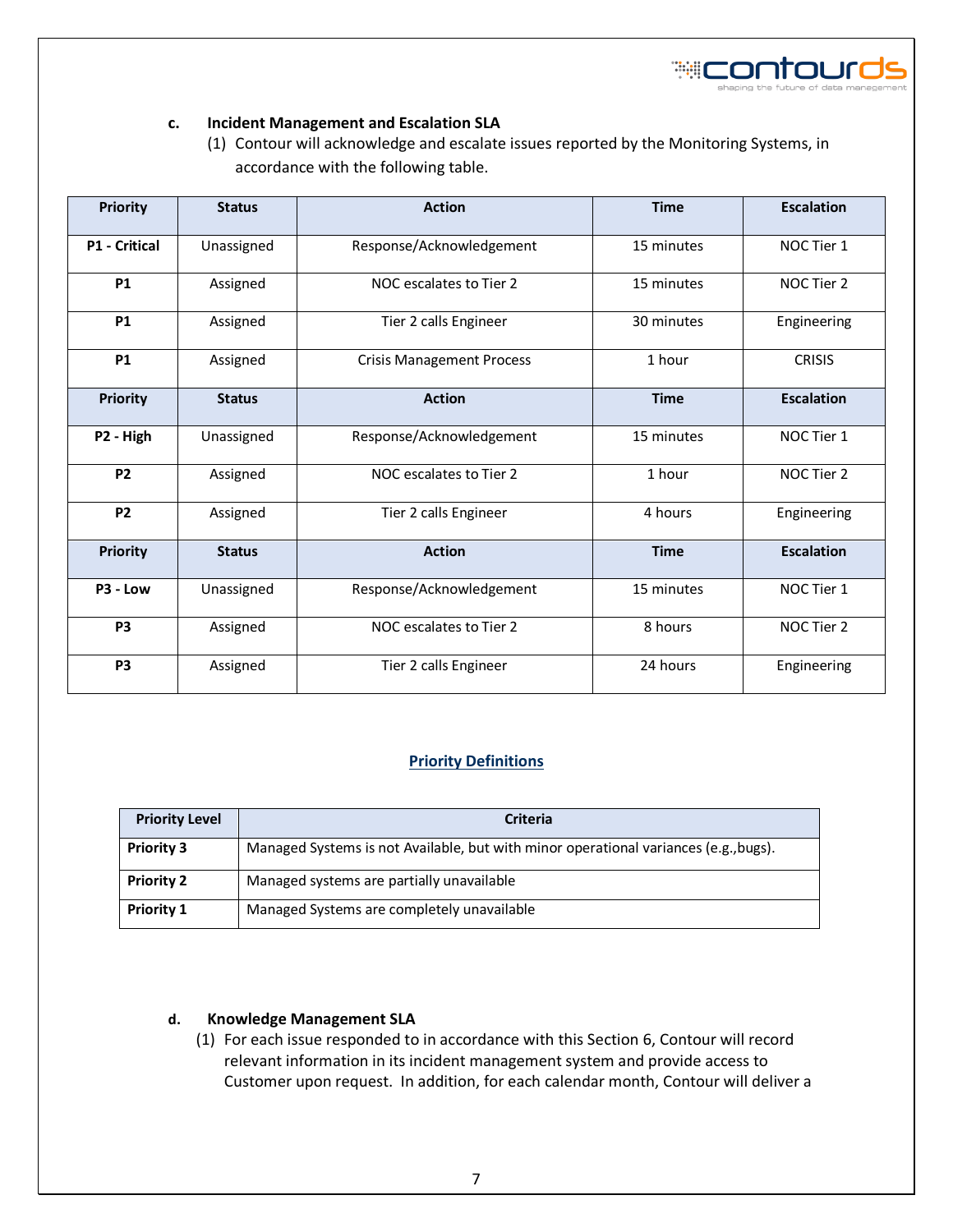

report to Customer that summarizes all issues in such month, by no later than seven (7) days after the end of such month.

(2) If, in a given calendar month Contour fails to meet any expressly stated service level commitment in this Section 6, Customer will give Contour written notice thereof no later than ten (10) business days after the end of such calendar month. Contour will investigate such failure promptly after its receipt of notice.

#### **7. Service Level Agreements Remedies**

**a.** The remedies in Sections 4 and 6 are Customer's sole and exclusive remedies, and Contour's sole liability, for failure to meet the Infrastructure Management Services service levels provided herein.

#### **8. Excluded Issues**

**a.** Contour is not required to provide support for Excluded Issues. Contour may, in its sole discretion, provide support for Excluded Issues, and Customer will pay for all such support at Contour's then-standard hourly rate. Contour is not responsible for Customer's failure, for any reason, to respond to alerts or incidents escalated by Contour in accordance with this Addendum or the SOPs.

#### **9. Customer Responsibilities**

#### **a. Customer alone is responsible for:**

- (1) Designating a qualified liaison between itself and Contour.
- (2) Designating a qualified liaison between itself and Contour.
- (3) Providing Contour with the names of persons (and alternates) responsible for technical, administrative, and contact matters.
- (4) Obtaining licenses and complying the terms thereof for all software utilized on Customer's equipment and environments.
- (5) All communications with Customer's end users, whether for technical support, business relations or any other purpose; and
- (6) If applicable, providing Contour with a list of end users for service and/or support.

#### **10. Transition Services**

**a.** If Customer requests (which must be made before the termination or expiration of the applicable Service Order), then Contour, for a commercially reasonable period of time (not to exceed thirty (30) days) will provide assistance to Customer in the transfer of Customer's Managed Systems to a third party or to a Customer site (the "Transition Services"). Such Transition Services will be rendered and paid for by Customer on a time and material basis, plus all reasonable and necessary travel and living expenses. Promptly after Customer's request (which must be made no later than thirty (30) days after the end of the applicable Service Order), Contour will provide Customer with all of Customer's data in Contour's possession, at no expense to Customer.